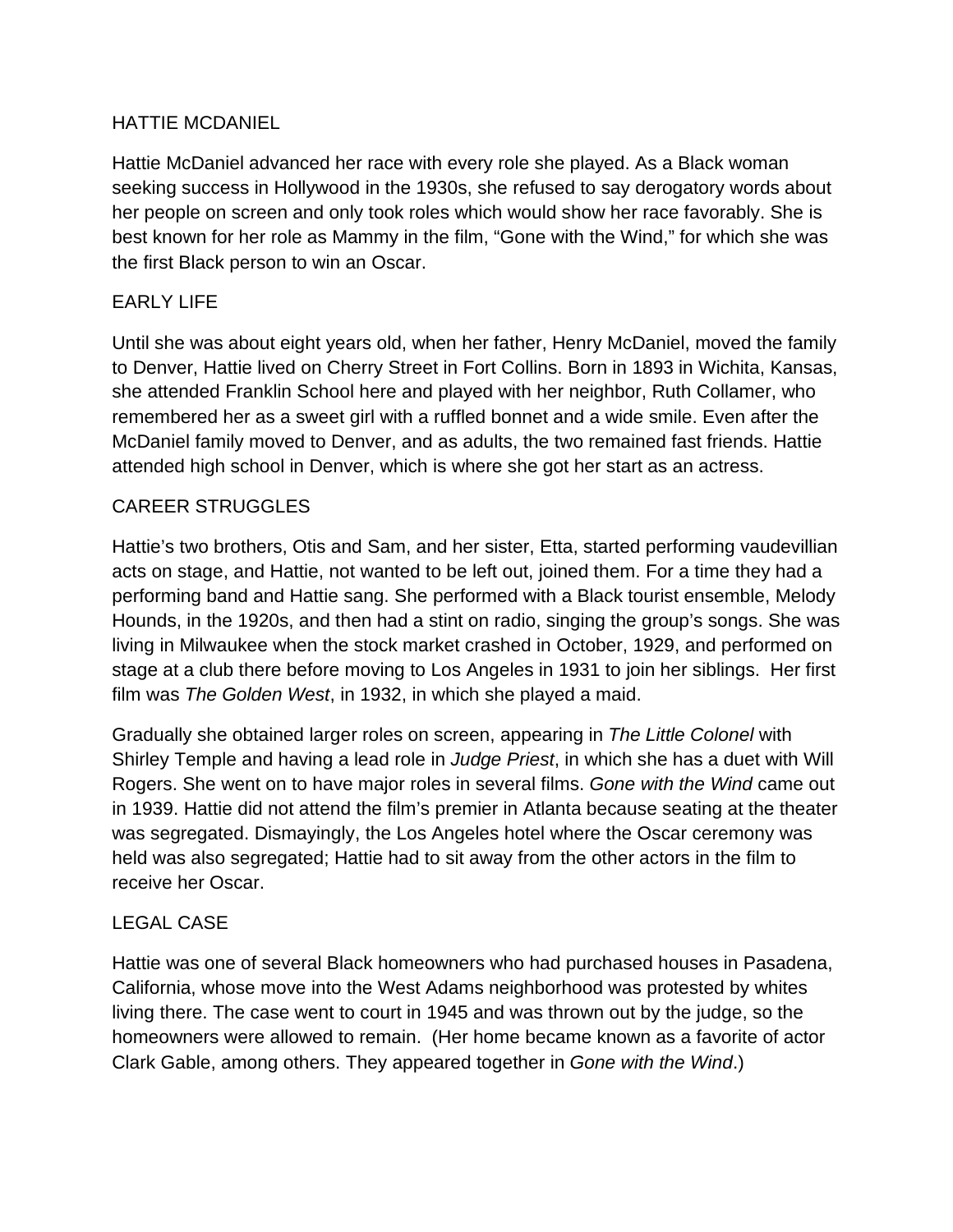### RACIAL CONTROVERSY

Hattie was on the horns of a dilemma—to pursue her career in films, she had to avoid civil rights protests and actions and was subject to criticism by the National Association for the Advancement of Colored People (NAACP). She had a white agent and many white friends among the acting community in Hollywood.

#### VOLUNTEERISM

During World War II she helped provide entertainment for soldiers stationed at military bases. Since the military was segregated, she entertained at bases where Blacks were stationed. Black people were not allowed to serve on white entertainment committees. She made numerous personal appearances and helped raise money for war bonds. Bette Davis, a famous actress of that time, was a member of Hattie's acting troupe.

### PERSONAL LIFE AND DEATH

Hattie never had children. She married three times, losing one husband to death and divorcing two others. At age 59 she developed breast cancer, at that time untreatable, and died in 1952. She was buried at Rosedale Cemetery because the owner of the Hollywood cemetery would not allow her remains to be buried there. Although her Oscar was willed to Howard University, its whereabouts are unknown.

#### HER LEGACY

Hattie appeared in numerous films. She earned accolades from her performing peers for her skill. She has two stars on the Hollywood Walk of Fame, one for her work in radio and the other for her work in motion pictures. A film of her life, *Beyond Tara: The Extraordinary Life of Hattie McDaniel*, was aired on television in 2001. She has been honored with a postage stamp. Her great-nephew, Kevin Goff, described her as compassionate and very loving. She was highly regarded by Hollywood personalities such as Tallulah Bankhead, Joan Crawford and Bing Crosby, respected by other professionals, and valued for her contributions to the advancement of her race in Hollywood.

#### TIMELINE

June 10, 1893—born in Wichita, Kansas 1900—move to Denver, Colorado 1920-25—Melody Hounds touring ensemble 1926-29—radio career as a singer 1931—move to Los Angeles 1932—first film, *The Golden West* 1934—*The Little Colonel*